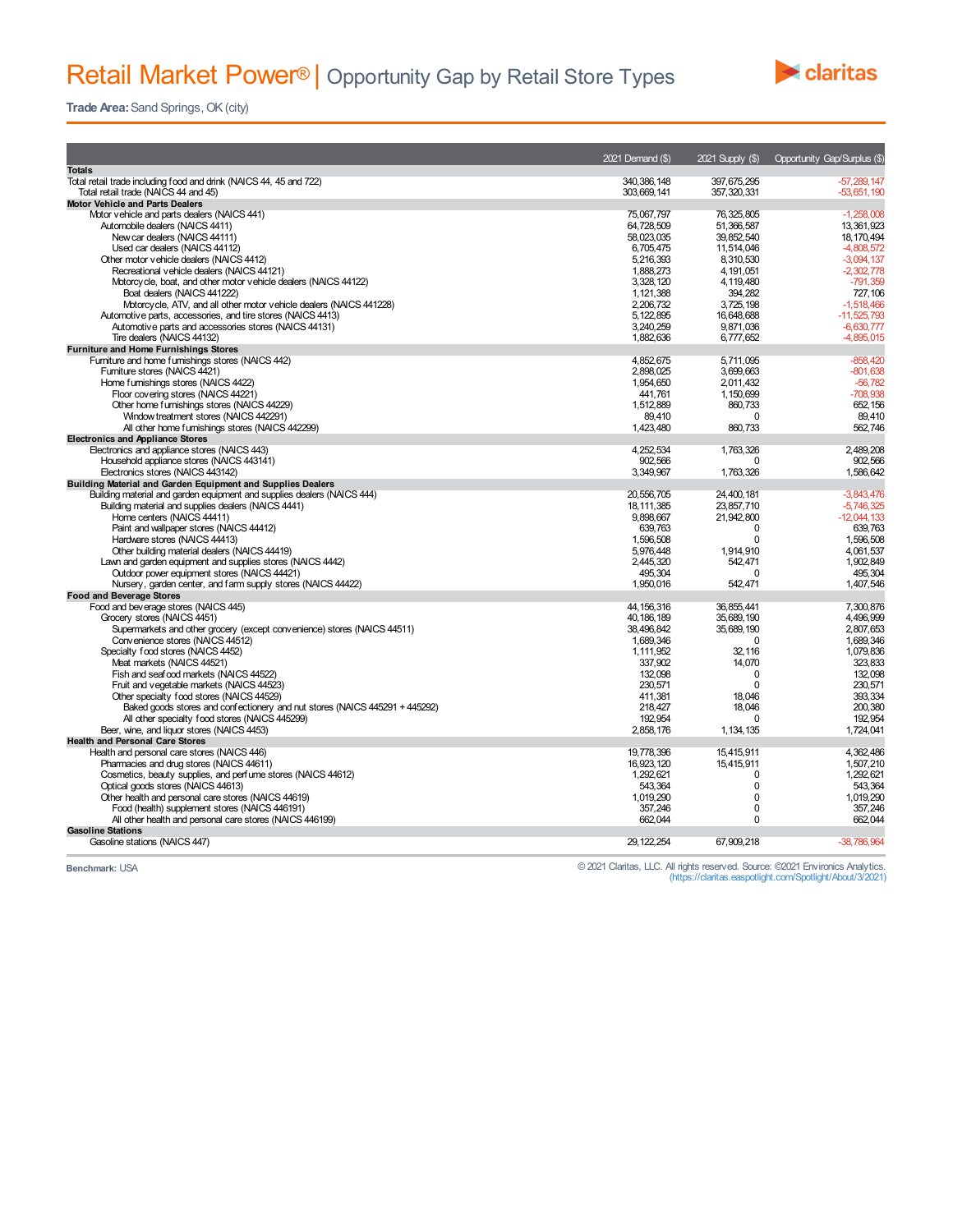## Retail Market Power<sup>®</sup> | Opportunity Gap by Retail Store Types



**Trade Area:** Sand Springs, OK (city)

|                                                                                         | 2021 Demand (\$)        | 2021 Supply (\$)        | <b>Opportunity Gap/Surplus (\$)</b> |
|-----------------------------------------------------------------------------------------|-------------------------|-------------------------|-------------------------------------|
| <b>Clothing and Clothing Accessories Stores</b>                                         |                         |                         |                                     |
| Clothing and clothing accessories stores (NAICS 448)                                    | 10.529.235              | 2.546.582               | 7.982.654                           |
| Clothing stores (NAICS 4481)                                                            | 7,453,822               | 2,546,582               | 4,907,240                           |
| Men's clothing stores (NAICS 44811)                                                     | 301, 143                | $\Omega$                | 301,143                             |
| Women's clothing stores (NAICS 44812)                                                   | 1.466.947               | 1.603.884               | $-136.937$                          |
| Children's and infants' clothing stores (NAICS 44813)                                   | 237,557                 | 55,159                  | 182,398                             |
| Family clothing stores (NAICS 44814)                                                    | 4,547,065               | 527,669                 | 4,019,396                           |
| Clothing accessories stores (NAICS 44815)                                               | 296.811                 | $\Omega$                | 296.811                             |
| Other clothing stores (NAICS 44819)                                                     | 604,298                 | 359,870<br>$\Omega$     | 244.429                             |
| Shoe stores (NAICS 4482)                                                                | 1,713,486               | $\mathbf 0$             | 1,713,486                           |
| Jewelry, luggage, and leather goods stores (NAICS 4483)<br>Jewelry stores (NAICS 44831) | 1,361,927               | $\mathbf 0$             | 1,361,927<br>1,204,021              |
| Luggage and leather goods stores (NAICS 44832)                                          | 1,204,021<br>157,906    | $\Omega$                | 157,906                             |
| Sporting Goods, Hobby, Musical Instrument, and Book Stores                              |                         |                         |                                     |
| Sporting goods, hobby, musical instrument, and book stores (NAICS 451)                  | 3,535,210               | 2.273.992               | 1,261,218                           |
| Sporting goods, hobby, and musical instrument stores (NAICS 4511)                       | 3.211.894               | 2.273.992               | 937.902                             |
| Sporting goods stores (NAICS 45111)                                                     | 2,110,132               | 1,173,098               | 937,034                             |
| Hobby, toy, and game stores (NAICS 45112)                                               | 681.505                 | 891.671                 | $-210.167$                          |
| Sewing, needlework, and piece goods stores (NAICS 45113)                                | 170,620                 | 0                       | 170,620                             |
| Musical instrument and supplies stores (NAICS 45114)                                    | 249,637                 | 209,223                 | 40,414                              |
| Book stores and news dealers (NAICS 4512)                                               | 323.316                 | $\Omega$                | 323,316                             |
| Book stores (NAICS 451211)                                                              | 304.330                 | $\mathbf 0$             | 304,330                             |
| News dealers and newsstands (NAICS 451212)                                              | 18,986                  | $\Omega$                | 18,986                              |
| <b>General Merchandise Stores</b>                                                       |                         |                         |                                     |
| General merchandise stores (NAICS 452)                                                  | 39,747,565              | 108,811,250             | $-69,063,685$                       |
| Department stores (NAICS 4522)                                                          | 2,762,860               | $\Omega$                | 2,762,860                           |
| Other general merchandise stores (NAICS 4523)                                           | 36,984,705              | 108,811,250             | $-71,826,545$                       |
| Warehouse clubs and supercenters (NAICS 452311)                                         | 33, 152, 771            | 108,811,250             | $-75.658.478$                       |
| All other general merchandise stores (NAICS 452319)                                     | 3,831,934               | $\Omega$                | 3,831,934                           |
| <b>Miscellaneous Store Retailers</b>                                                    |                         |                         |                                     |
| Mscellaneous store retailers (NAICS 453)                                                | 6,063,712               | 5,828,735               | 234,977                             |
| Florists (NAICS 4531)                                                                   | 272, 182                | 0                       | 272, 182                            |
| Office supplies, stationery, and gift stores (NAICS 4532)                               | 1,283,146               | 0                       | 1,283,146                           |
| Office supplies and stationery stores (NAICS 45321)                                     | 495,831                 | $\Omega$                | 495,831                             |
| Gift, novelty, and souvenir stores (NAICS 45322)                                        | 787,315                 | 0                       | 787,315                             |
| Used merchandise stores (NAICS 4533)                                                    | 855.745                 | 1,802,653               | $-946,907$                          |
| Other miscellaneous store retailers (NAICS 4539)                                        | 3,652,638               | 4,026,083               | $-373,444$                          |
| Pet and pet supplies stores (NAICS 45391)                                               | 1,000,361               | $\mathbf 0$             | 1,000,361                           |
| Art dealers (NAICS 45392)                                                               | 521.188                 | $\Omega$                | 521.188                             |
| Manufactured (mobile) home dealers (NAICS 45393)                                        | 356,910                 | 624,853                 | $-267,944$                          |
| All other miscellaneous store retailers (NAICS 45399)                                   | 1.774.180               | 3.401.229               | $-1.627.049$                        |
| Tobacco stores (NAICS 453991)                                                           | 631,620                 | 1.698.012               | $-1,066,392$                        |
| All other miscellaneous store retailers (except tobacco stores) (NAICS 453998)          | 1,142,560               | 1,703,217               | $-560,657$                          |
| <b>Non-store Retailers</b>                                                              |                         |                         |                                     |
| Non-store retailers (NAICS 454)                                                         | 46.006.740              | 9,478,797               | 36,527,944                          |
| Electronic shopping and mail-order houses (NAICS 4541)                                  | 43, 195, 679            | 4,298,603               | 38,897,076                          |
| Vending machine operators (NAICS 4542)                                                  | 388,735                 | $\Omega$                | 388,735                             |
| Direct selling establishments (NAICS 4543)                                              | 2,422,327               | 5, 180, 194<br>$\Omega$ | $-2.757.867$                        |
| Fuel dealers (NAICS 45431)                                                              | 1,146,794               |                         | 1, 146, 794                         |
| Other direct selling establishments (NAICS 45439)                                       | 1,275,533               | 5, 180, 194             | $-3,904,661$                        |
| <b>Food Services and Drinking Places</b>                                                |                         |                         |                                     |
| Food services and drinking places (NAICS 722)<br>Special food services (NAICS 7223)     | 36,717,007<br>2,548,422 | 40,354,964<br>132.764   | $-3,637,957$<br>2,415,658           |
| Food service contractors (NAICS 72231)                                                  | 2.005.820               | 132,764                 | 1,873,056                           |
| Caterers (NAICS 72232)                                                                  | 490.004                 | $\Omega$                | 490,004                             |
| Mobile food services (NAICS 72233)                                                      | 52.599                  | $\mathbf 0$             | 52,599                              |
| Drinking places (alcoholic beverages) (NAICS 7224)                                      | 1.114.272               | $\Omega$                | 1.114.272                           |
| Restaurants and other eating places (NAICS 7225)                                        | 33.054.313              | 40.222.200              | $-7,167,887$                        |
| Full-service restaurants (NAICS 722511)                                                 | 15,923,796              | 23, 136, 485            | $-7,212,688$                        |
| Limited-service restaurants (NAICS 722513)                                              | 14,531,448              | 7,645,240               | 6,886,208                           |
| Cafeterias, grill buffets, and buffets (NAICS 722514)                                   | 369.975                 | 7.903.604               | $-7.533.629$                        |
| Snack and non-alcoholic beverage bars (NAICS 722515)                                    | 2,229,093               | 1,536,871               | 692,222                             |
|                                                                                         |                         |                         |                                     |

**Benchmark:** USA © 2021 Claritas, LLC. All rights reserved. Source: ©2021 Environics Analytics. (https://claritas.easpotlight.com/Spotlight/About/3/2021)